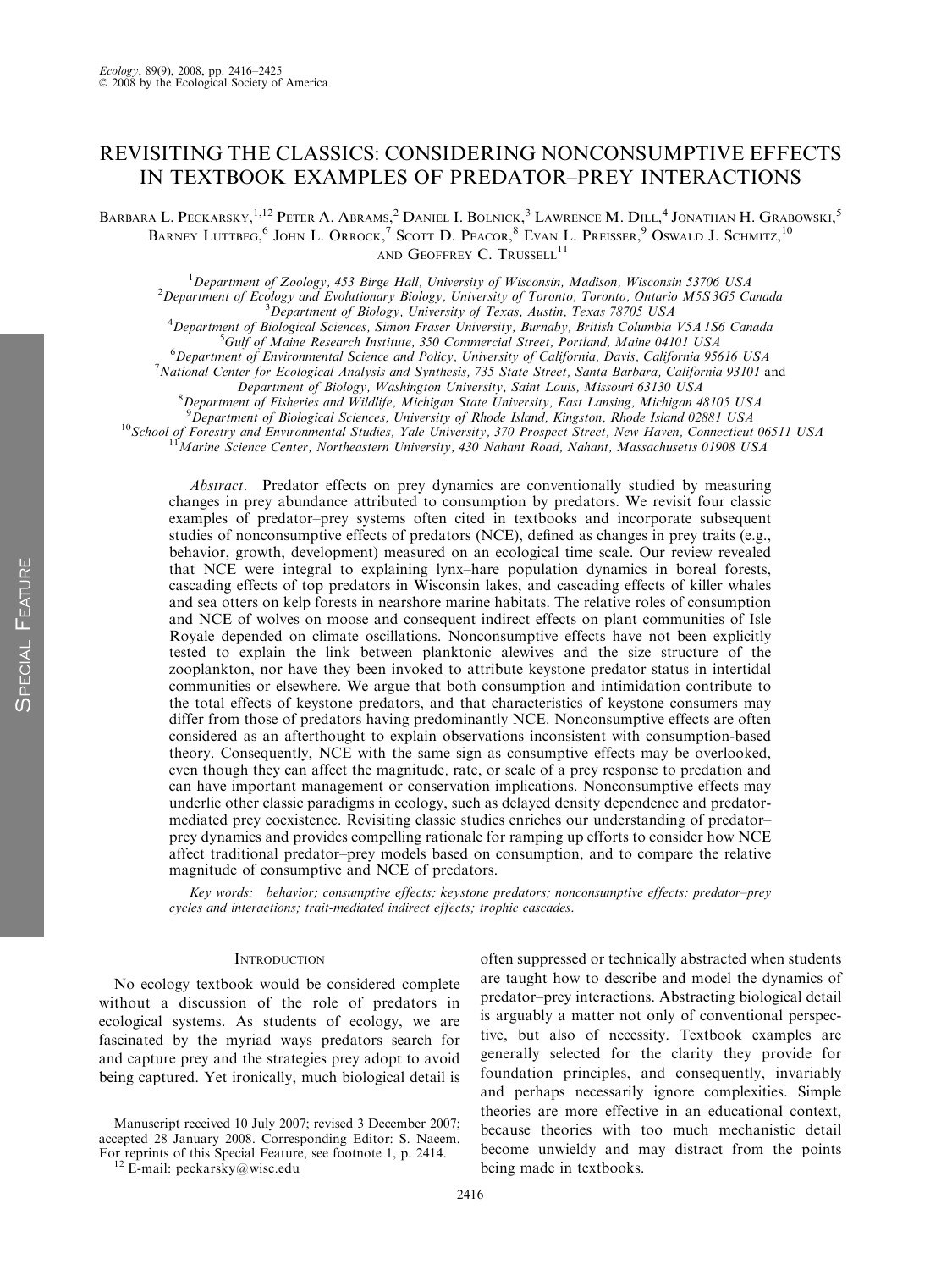Conventionally, predator–prey dynamics are described by quantifying changes in the numerical abundance of prey populations as a consequence of direct consumption by predators; and that perspective is buttressed in textbooks by examples for which authors have shown congruence between theory and empirical patterns of abundance. However, we know that predators can also have direct nonconsumptive effects (NCE) on prey populations by causing changes in prey traits, such as behavior, growth, and development (Lima 1998, Schmitz et al. 2004). NCE may be equally or more important than consumption to predator–prey population and community dynamics (Abrams 1990, Anholt and Werner 1995), often having associated indirect effects on other organisms in the community (e.g., Werner and Peacor 2003) and on ecosystem properties and functions (Schmitz et al. 2008). Notably, NCE also include changes in local prey abundance as a consequence of predator-induced prey dispersal or aggregation behavior (Sih and Wooster 1994). Therefore, one cannot assume that changes in local prey density in the presence of predators are caused by consumption. Furthermore, NCE may be additive or compensatory to consumption (decrease or increase local abundance), thereby conflating or confounding estimates of prey mortality. Consequently, overlooking the contribution of NCE of predators to prey population dynamics potentially changes the interpretation of classic textbook examples of predator–prey dynamics.

Our goal is to introduce a Special Feature on nonconsumptive effects of predators by broadening the scope of traditional, simplified explanations of predator effects on predator–prey cycles and food webs. Rather than updating previous comprehensive reviews of NCE (e.g., Lima 1998), we revisit familiar textbook examples so that students can gain an appreciation of the richer suite of effects of predators exhibited in natural systems. Understanding the full complexity of the effects of predators is not only interesting from a heuristic standpoint, but also important for predicting the consequences of human-accelerated environmental change (e.g., A. Sih, D. I. Bolnick, B. Luttbeg, J. L. Orrock, S. D. Peacor, L. M. Pintor, E. Preisser, J. Rehage, and J. R. Vonesh, unpublished manuscript). In addition, we emphasize the role of indirect effects of predators mediated by direct nonconsumptive effects on prey traits (i.e., trait-mediated indirect effects: TMIE: see review of terminology in Abrams [2007]), where relevant to the classic studies. Finally, we focus here on effects of predators, although nonconsumptive effects on prey traits also include responses to any sort of threat by another species (e.g., competitors).

We have selected examples of classic predator–prey studies often cited in general or theoretical ecology textbooks from which, in our collective experience, discussion of NCE are typically absent. In each case we ask how the subsequent consideration of nonconsumptive effects alters our understanding of population or community dynamics, implicitly providing criteria for updating or selecting new studies for future textbooks. We revisit four familiar cases based on natural observations and experiments and present strong empirical support for direct nonconsumptive effects of predators on prey population dynamics and associated trait-mediated indirect effects (lynx–hare population cycles [Elton and Nicholson 1942]; trophic cascades in north temperate lakes [Carpenter and Kitchell 1988]; population cycles and cascading effects of wolves on Isle Royale [Peterson et al. 1984]; trophic cascades in nearshore communities of the Aleutian Islands [Estes and Palmisano 1974]). We also encourage future studies to evaluate the potential for NCE to be important in two other classic predator–prey systems almost universally presented in textbooks as consumptive effects (size structure of freshwater zooplankton [Brooks and Dodson 1965]; effects of starfish on species diversity in the marine rocky intertidal [Paine 1966]). Given the insights gained by considering NCE and TMIE in those classic studies, we argue that studies of predator–prey interactions should routinely include this perspective.

# PREDATOR AND PREY POPULATION CYCLES: LYNX AND SNOWSHOE HARE

One of the most widely recognized predator–prey dynamics is the sustained 10-year cycle of lynx  $(Lynx)$ canadensis) and snowshoe hares (Lepus americanus) in northern boreal forests (Krebs et al. 2001). Despite recognition that adaptive responses to predation risk can drive population cycles (Abrams and Matsuda 1997, Yoshida et al. 2003), textbook accounts generally describe consumption by predators as the mechanism driving the dynamics. For example, a recent introductory ecology textbook summarizes the lynx–hare population cycles and associated indirect effects on plant resources as follows: ''This potential decline [of the snowshoe hare population] is ensured and accelerated by high rates of mortality due to predation. As hare population density is reduced, predator populations decline in turn, plant populations recover, and the stage is set for another increase in the hare population'' (Molles 2006:333).

While experiments have provided evidence that predators maintain the lynx–hare cycle (e.g., Krebs et al. 1995), it is becoming increasingly apparent that the dynamics are not driven solely by consumptive effects. Risk of predation by lynx can lead to altered hare foraging behavior and reduced physiological condition, which contributes to the population decline and delayed recovery of cyclic low-phase populations of snowshoe hares (Hik 1995). For example, Boonstra et al. (1998a) tested male and female hares for levels of glucocorticoids and other stress-related hormones associated with the hypothalamic-pituitary-adrenocortical (HPA) feedback system, which is integral to the vertebrate "fight or flight" response to an acute stressor. Levels of stress hormones in hares were significantly higher in individuals born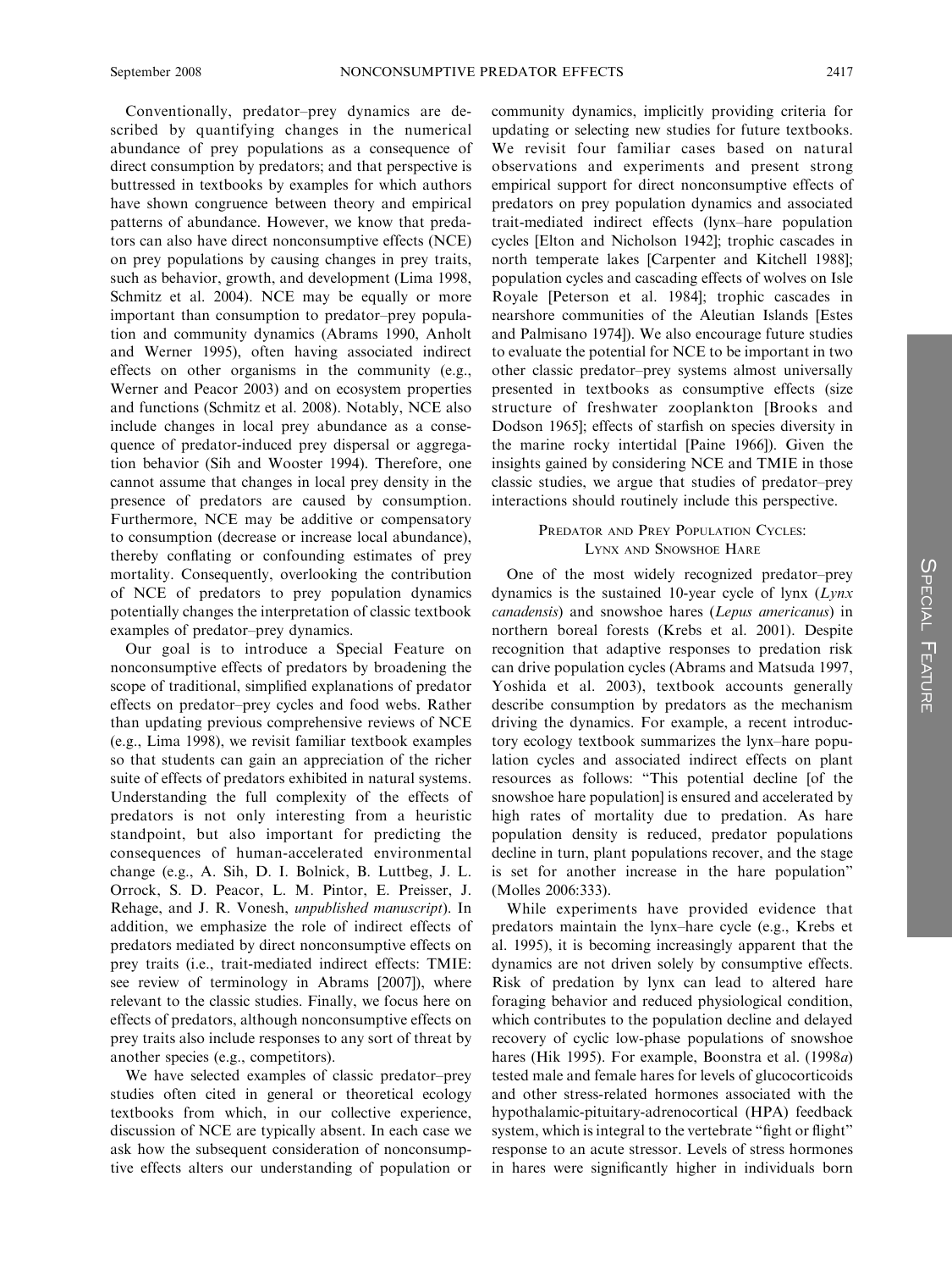during periods of high predator densities, compared to those born in periods of low predator density. This chronic stress was correlated with a 25–30% drop in per capita reproductive output, infertility, increased vulnerability to disease and loss of mass (reviewed in Boonstra et al. 1998a). Loss of mass during the height of the decline phase occurred even in experimental populations receiving supplementary food (Hodges et al. 2006), a result consistent with the hypothesis that high predation risk causes chronic stress in hares (Hik 1995). Furthermore, chronic stress associated with predation risk resulted in higher per capita predation rates during the decline phase of the hare cycle than during other phases, potentially accelerating the consumptive effects of lynx on hare populations (Boonstra et al. 1998a, O'Donoghue et al. 1998).

To completely understand the lynx–hare population cycles one must also explain the slow recovery of hare populations during the ''low phase'' of the cycle when predator densities are low (Cary and Keith 1979, Boonstra et al. 1998b). The observation that hare fecundity remains low for several years following periods of high predator density (Keith 1990, Stefan and Krebs 2001) suggests that females surviving highstress periods may suffer long-term physiological effects that reduce both their fecundity and the fitness of their offspring. This interpretation is supported by long-term data on the reproductive output of female hares trapped during high-stress (high predator density) and low-stress (low predator density) periods (Sinclair et al. 2001). Over a four-year period under identical laboratory conditions, the ''high-stress'' females consistently produced <50% as many offspring per female per year as the ''low-stress'' females. Genetic differences between the populations were ruled out, implying that chronic stressors had lifelong negative impacts on hare reproduction and maternal effects on subsequent generations. Increased predation mediated by maternal stress and the extended NCE of predation risk on the juvenile phenotype thus slows the rate of recovery of hares from the low phase of the cycle (Boonstra et al. 1998b).

The observation that nonconsumptive effects of lynx on hare abundance were in the same direction as effects of consumption perhaps explains why NCE were overlooked for so long. While recent studies demonstrate that characteristics of the cycle, such as its period and the phase shift of predator and prey populations, are altered by NCE, it remains to be determined whether NCE are crucial to the very existence of the cycle. Nonetheless, the evidence for the cumulative influence of lynx on hare behavior, physiology, and life history should be added to textbook accounts of this predator–prey cycle.

### CASCADING EFFECTS OF TOP PREDATORS IN NORTH TEMPERATE LAKES

Trophic cascades, the indirect effect of predators on plants mediated by herbivores (Paine 1980, Strong 1992, Polis et al. 2000), provide excellent textbook examples of how indirect effects propagate in communities via consumption of prey by predators. One of the classic trophic cascades comes from three lakes in northern Wisconsin, USA (Peter, Paul, and Tuesday Lakes [Carpenter and Kitchell 1988]), which contain relatively simple communities composed of phytoplankton, herbivorous zooplankton species (Cladocera), small planktivorous fish species (''minnows''; mostly Phoxinus eos, P. neogaeus, and Umbra limi), and a large, piscivorous fish (largemouth bass, Micropterus salmoides). Peter and Paul Lakes contained abundant bass, few minnows, many Cladocera, and low algal densities, as would be expected with a classic top–down control food chain. Tuesday Lake had lost its piscivores after a winter dieoff and was a mirror image of the other lakes: abundant minnows, scarce Cladocera, and dense algae.

A series of whole-lake experiments tested whether changes in top predators caused cascading effects that resulted in suppression or release of algal populations. Paul Lake was left undisturbed as a reference system. Piscivore-dominated Peter Lake and planktivore-dominated Tuesday Lake were reversed by transferring 90% of the bass from Peter to Tuesday, and 90% of the minnows from Tuesday to Peter. Those manipulations caused a ''massive, sustained response in lower trophic levels'' (Carpenter and Kitchell 1988:766). Newly piscivore-dominated Tuesday Lake experienced increased zooplankton size and reduced phytoplankton density, as expected with a classic cascade based on consumption (Carpenter et al. 1987), and consistent with effects of planktivorous fish on zooplankton body size (Brooks and Dodson 1965).

In marked contrast, Peter Lake, from which bass were removed and minnows were added, exhibited more surprising dynamics. Trophic cascade theory predicts that the minnows would eat the Cladocera, releasing algae from grazing. Instead, Cladocera ''grew explosively'' (Carpenter and Kitchell 1988:767) for a few months before declining dramatically. The resolution to this riddle lay in changes in fish behavior after bass removals. Despite the experimental reduction of bass densities by 90%, enough bass remained to pose a significant predation risk to the introduced minnows. Minnows responded to that risk by shifting their habitat use from the open pelagic to safer, shallow littoral habitat, which released open-water zooplankton from predation expected after minnow addition (Carpenter et al. 1987). The later decline in zooplankton density was the result of another behavioral shift. Young-of-the-year bass normally take refuge in shallow vegetated habitats to avoid cannibalism by adults. Late in the summer, juvenile bass grew large enough to evade cannibalism, and so shifted into the open water, where they eventually consumed the zooplankton. Hence, adaptive behavior by both minnows and juvenile bass led to shifts in habitat use, causing unexpected indirect effects at lower trophic levels (TMIE). Behavior thus altered the community dynamics of the system, reversing the sign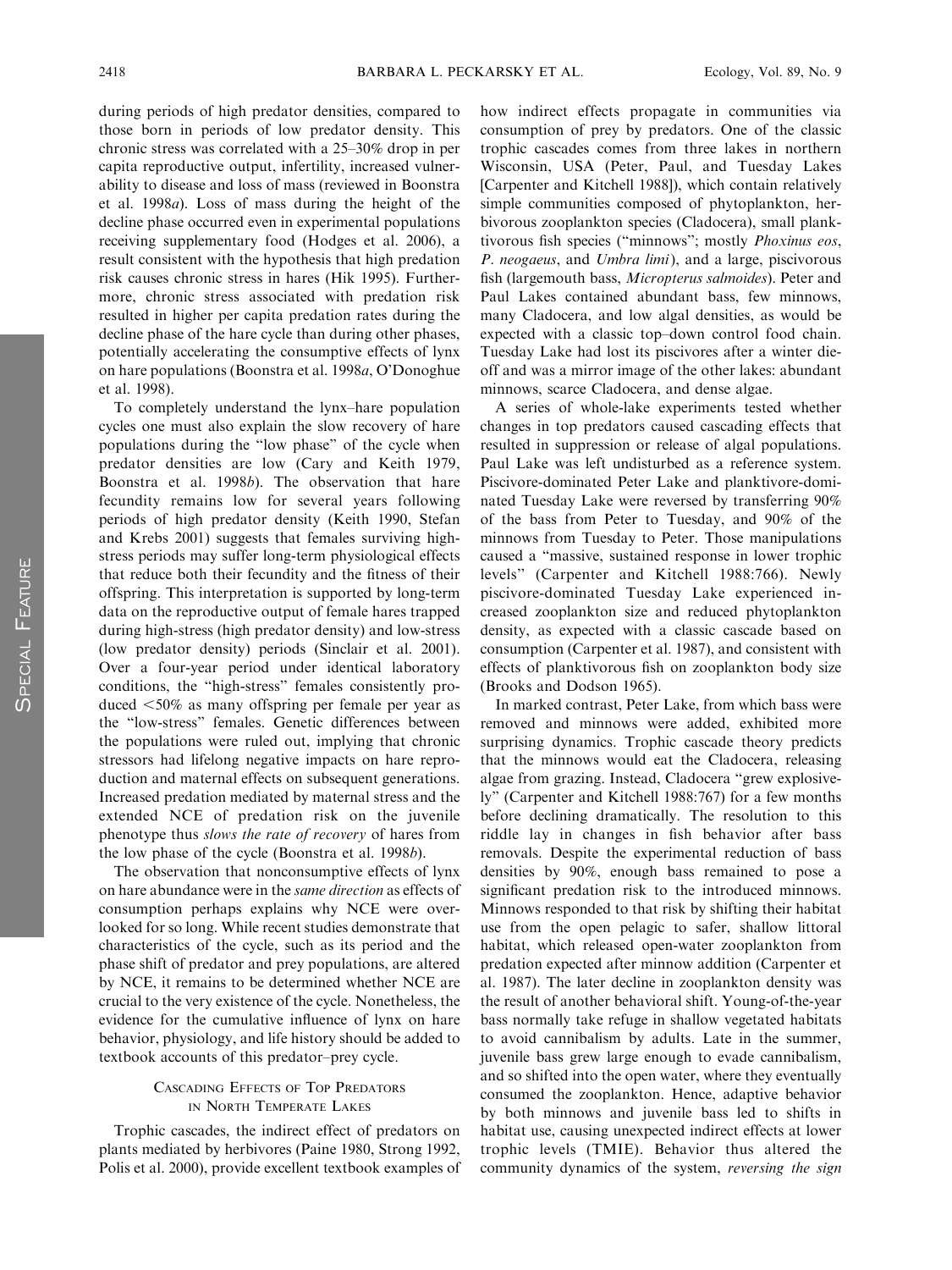of effects expected from the classic perspective of trophic cascades driven by consumption.

To test the mechanisms of minnow behavioral changes observed in Peter Lake, a more detailed experiment was conducted in another Wisconsin lake (He and Kitchell 1990). Piscivorous northern pike (Esox lucius) were introduced to Bolger Bog, a small (1-ha) lake that previously contained a diverse community of planktivorous minnow species. Minnow density, distribution, and species composition were monitored for one year before the introduction as a baseline to evaluate subsequent community changes. Since major limnological variables were similar across the two-year study, community changes could be attributed to the effects of augmented predators. After the piscivore introduction, minnow density declined to 11% of its previous maximum. Although this decline is consistent with expectations of a consumptive effect, the authors showed that it was predominantly due to behavioral shifts in minnow habitat use, including emigration into the outflow stream draining the lake. Using data on the increased emigration rates and a bioenergetic model to estimate consumption rates by pike, He and Kitchell (1990) estimated that in the first month following the pike introduction, emigration accounted for a roughly 10-fold greater biomass change in minnows than consumption by predators. In this case, the nonconsumptive effect caused changes in prey density in the same direction as that predicted by consumption, but dramatically increased the rate and probably increased the magnitude of the total effect of predators on prey abundance.

While understanding the mechanisms causing changes in prey abundance is not necessary if one is interested only in the magnitude of the direct effects of predators on prey decline, knowledge of mechanisms is important to models predicting the direct effects of predators under altered circumstances. Furthermore, the trait-mediated indirect effects of predators on other species in lakes and remote effects on downstream systems cannot be predicted without knowing whether the minnows are consumed or dispersed. This classic study provides an excellent model system for understanding the importance of including NCE in models of the effects of predators, and the consequences of incorrectly attributing changes in prey abundance to consumption.

# CASCADING EFFECTS AND POPULATION CYCLES: THE ISLE ROYALE ECOSYSTEM

A terrestrial trophic cascade often described in textbooks involves the interaction of wolves (Canis lupus), moose (Alces alces), and balsam fir (Abies balsamea) on Isle Royale, Michigan, USA. Much effort has been devoted to chronicle the rise and fall in abundances of wolves and moose in over 50 years of study (Peterson and Vucetich 2001). Moose in this system play an integral role in ecosystem function because they are the principal prey of wolves (Peterson et al. 1984, Peterson and Vucetich 2001), and their heavy browsing on balsam fir and other woody species determines fir seedling establishment and sapling recruitment and growth (Brandner et al. 1990, McLaren and Peterson 1994, McLaren and Janke 1996). As such, this example includes both predator–prey cycles and indirect effects (Peterson et al. 1984, McLaren and Peterson 1994).

A simple consumptive perspective of this system was called into question when investigators began to look at drivers of dynamics that were extrinsic to the system (Post et al. 1999). Specifically, a cyclic weather phenomenon with a decadal trend in temperature, moisture, and winter snowfall, the North Atlantic Oscillation (NAO), influences the interaction between wolves and moose. During high snowfall winters wolves hunt in larger packs, which is a more efficient strategy when moose are encumbered by deep snow and have difficulty escaping their predators (Post et al. 1999). Moreover, moose aggregate under conifers along lakeshores where there is less snow accumulation, making it easier for wolves to locate and capture them, and more difficult for them to escape once encountered. Thus, under high snowfall conditions consumption by wolves initiates a trophic cascade by reducing moose populations to levels where moose cause very little damage to balsam fir (Post et al. 1999).

The role of consumption by wolves becomes diminished when NAO forcing causes snowfall levels to decline and moose can disperse more widely across the landscape during low snow winters. Hunting in large packs becomes inefficient for wolves, so they disaggregate into smaller packs and become confined to local territories. Moose population density remains high because moose are more effective at escaping wolf predation by fleeing or by seeking refuge habitats (Post et al. 1999). Thus, during low snowfall years the predominant effect of wolves on moose changes from consumptive to nonconsumptive as a consequence of a costly diet shift to lower-quality food associated with predator-avoidance behavior, especially by cows with calves (Edwards 1993). Furthermore, the indirect effect of wolves on plants via changing moose behavior initiates the trophic cascade (TMIE), because moose achieve sufficient abundance to suppress sapling tree recruitment, resulting in a more open forest canopy and an altered understory of shrub and herb species (McInnes et al. 1992).

This example represents a case where both consumptive and nonconsumptive effects are important to population cycles and to trait-mediated indirect effects of predators on lower trophic levels; but each mechanism predominates under different conditions. Moreover, the relative roles of each type of effect are not simply determined by prey behavior, but rather by a dynamical predator–prey game (sensu Lima 2002) in which both players adjust their behaviors in response not only to behaviors of the other players, but also to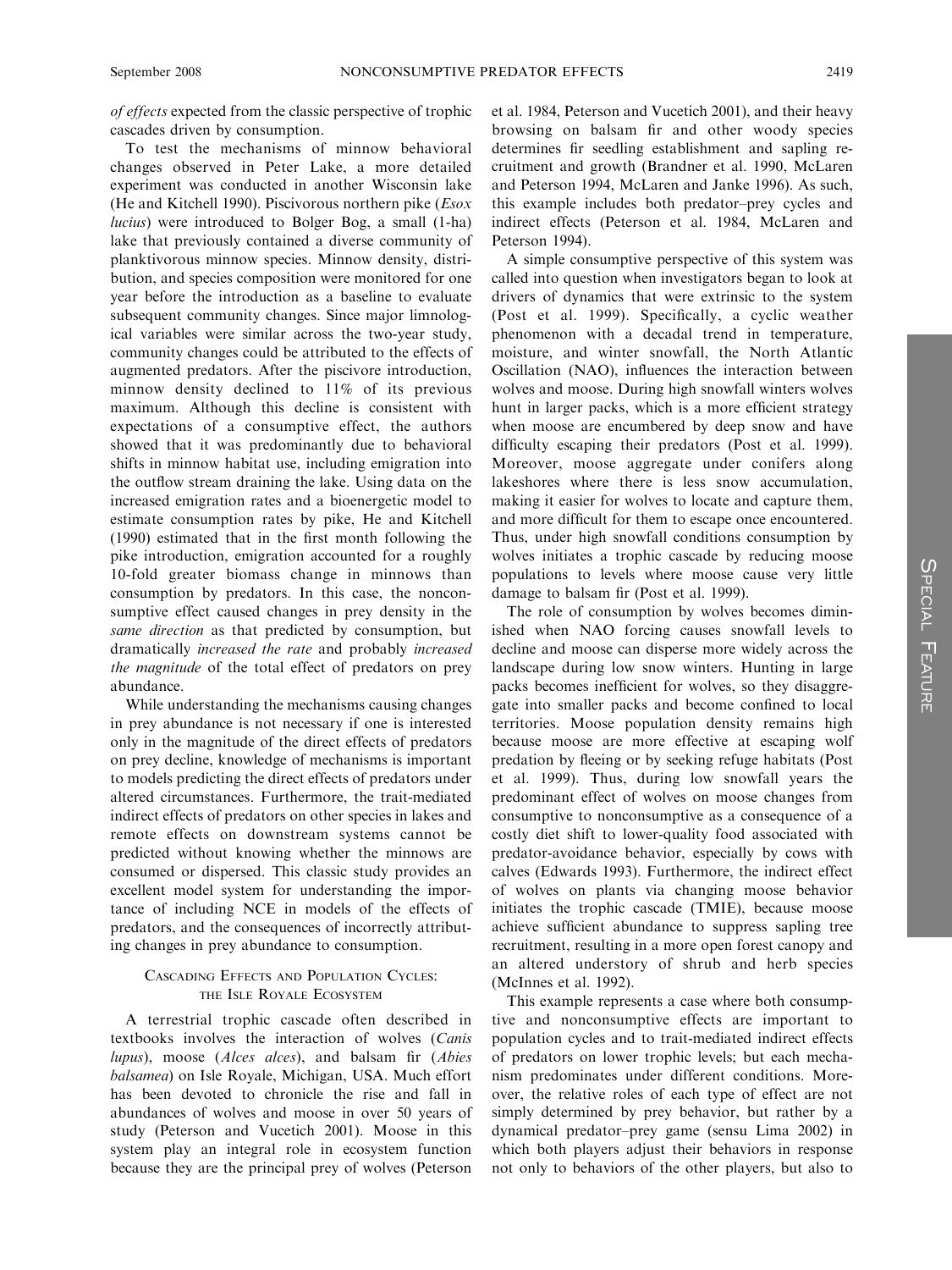changes in the environment. Most recently, theoretical work suggests that the population cycles of wolves and moose on Isle Royale could be driven by climateinduced changes in moose life history traits coupled with density dependence, rather than by consumptive effects of predators on prey (Wilmers et al. 2007). While the long-term nature of this study enabled revelation of the role of climate on population cycles, understanding the causes of system dynamics required consideration of nonconsumptive effects, which should be added to future textbook accounts.

# CASCADING EFFECTS OF TOP PREDATORS ON KELP FORESTS

In marine environments, consumption of sea urchins by sea otters has a positive indirect effect on kelp forests, providing a classic example of a trophic cascade apparently driven by consumption (Estes and Palmisano 1974). In nearshore habitats near the Aleutian Islands where sea otters are rare, urchins are abundant and barrens persist because urchin grazing prevents the establishment of kelp forests. In contrast, consumption of urchins by sea otters releases recruiting kelp from grazing, thereby allowing the establishment of rich kelp forest habitat.

This trophic cascade has been altered by recent dramatic declines in sea otter populations beginning in the 1990s, attributed to shifts in the diets of killer whales (Estes et al. 1998, 2004). Perhaps the most intriguing part of this story is that the observed sea otter declines could have been caused by as few as four killer whales (Estes et al. 1998). Thus, a shift in the diet choice rather than the density of the apex predators initiated changes in the cascading effects of top predators on kelp forests in this system (trait-initiated effect [Abrams 2004]). Nonetheless, this cascade has been interpreted as driven by consumption of sea otters by killer whales rather than by a predator-induced shift in antipredator traits of sea otters.

In fact, Estes et al. (1998) ruled out several nonconsumptive effects that could have explained declining sea otter populations, including sea otter migration in response to killer whale predation risk, predator-mediated reduced foraging activity, and increased disease with higher predation risk. To the contrary, Laidre et al. (2006) demonstrated that the growth and body condition of Alaskan sea otters actually improved during the 1990s when they were exposed to predation risk by killer whales, compared to the 1970s when otter populations were much larger. Despite the significant predation risk imposed by killer whales, sea otters that are not consumed are doing quite well, an effect attributed to killer whale predation, which has relaxed the intensity of competition among sea otters.

Notably, while comprehensive work published on this system initially provided convincing evidence that indirect effects of killer whales on kelp forests are caused by consumption by predators, nonconsumptive effects of killer whales on sea otters have subsequently been observed, with some possible indirect consequences (J. A. Estes, personal communication). First, the distribution of otters has shifted markedly shoreward since the population declines in southwest Alaska began in the late 1980s or early 1990s. This response coincidentally moved the otters into very shallow water where they are not only at lower risk from attack, but also prey abundance is high and the cost of foraging is low, potentially explaining why body condition has improved. Second, adaptive sea urchin behavior in response to risk of predation by sea otters also contributes to the cascading effects on kelp. Watson (1993) showed that sea urchins dispersed away from damaged urchins that were discarded by foraging otters or experimentally broken on the sea floor, and kelp patches formed in areas vacated by sea urchins. Similarly, Konar and Estes (2003) have shown that adaptive urchin behavior modulates phase shifts between kelp and urchin-dominated community states.

The observation that nonconsumptive effects of killer whales on sea otters and sea otters on sea urchins are in the same direction as consumptive effects certainly made them harder to detect. Nonetheless, NCE in this system may increase the magnitude of cascading effects on kelp forests otherwise mediated by consumption. A remaining challenge is to quantify the relative contributions of consumption and adaptive behavioral shifts of consumers to trophic cascades observed in this system. Adaptive behavioral shifts (NCE) may also provide an alternative explanation for improvement in sea otter condition under increasing risk of predation.

## OTHER CLASSICS WHERE FUTURE STUDIES SHOULD INCLUDE NCE

Two other examples of predator–prey systems almost universally included in ecology textbooks are the effects of size-selective predation on the composition of the plankton (Brooks and Dodson 1965), and the effects of starfish as ''keystone'' predators controlling the diversity of species in rocky intertidal communities (Paine 1966). We present them here briefly as cases where NCE potentially contribute to the total effects of predators, but have not yet been demonstrated to explain the patterns observed in either system.

Brooks and Dodson (1965) compared the body size distributions of zooplankton between lakes in Connecticut, USA, with and without natural populations of marine planktivorous fish (alewives), and chronicled changes in the zooplankton size distribution of one lake from 1942 to 1964, 10 years after introduction of alewives. Lakes lacking alewives had zooplankton with larger body sizes than lakes with alewives, which were dominated by species with smaller body forms. The authors postulated that size-selective predation by alewives eliminates the larger-bodied zooplankton, a consumptive explanation for zooplankton body size distributions that has been reinforced by textbooks.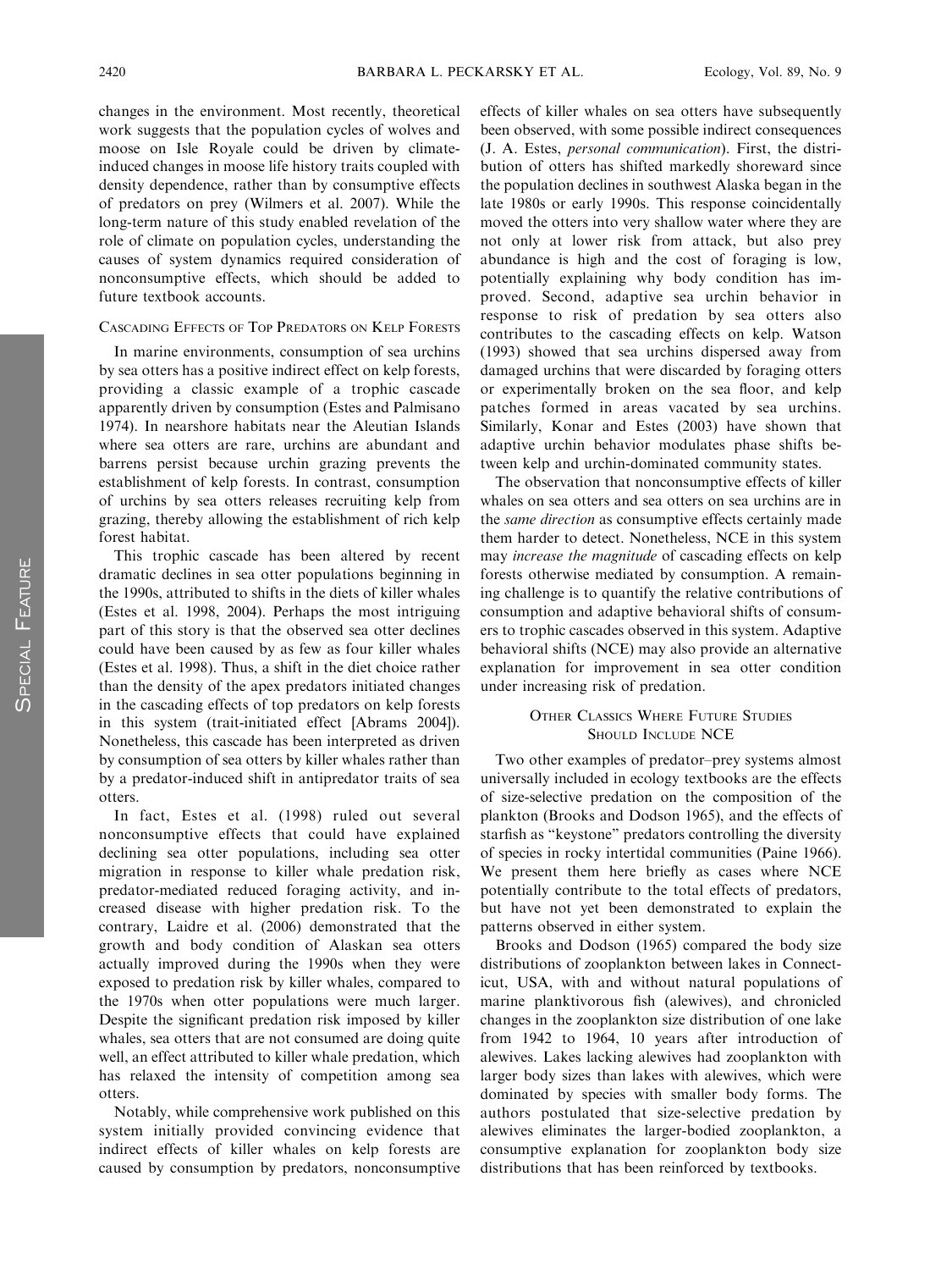However, the authors did not rule out the potential roles of predator and prey behavior, explicitly when addressing exceptions to the general patterns of zooplankton size in lakes. One large species of zooplankton (Cyclops bicuspidatus thomasi) was common in lakes with alewives, and one of the smallest copepods (Diaptomus minutus) was not present in the alewife lakes. Those exceptions were intriguing and stimulated discussion of mechanisms other than size-selective predation to explain their distributions. The authors speculated that an ontogenetic niche shift by the large Cyclops species (immatures are limnetic and adults are benthic or littoral) might enable it to escape predation by planktivores feeding primarily in limnetic areas. Brooks and Dodson (1965) also proposed that the epilimnetic-feeding copepod Diaptomus minutus may lack behavioral responses to avoid alewife predation, and consequently is eliminated in those lakes despite its small size. Those speculations have yet to be tested rigorously.

Notably, nonconsumptive effects were invoked to explain unexpected results or those running counter to the general pattern; that is, when consumptive and nonconsumptive effects on prey body size had opposite signs. This example reinforces the assertion that nonconsumptive effects can be overlooked if their effects on prey communities do not differ from consumptive effects. As such, NCE should be investigated in cases other than those with unexpected patterns.

The term "keystone" species was first introduced by Paine (1969) to describe the effects of predatory starfish, Pisaster ochraceus, on the community structure of organisms competing for space in the exposed rocky intertidal environment along the Pacific coastline of North America. In the original classic study, Paine (1966) was struck by the remarkable impact of one species, which could control the local species diversity of the rocky intertidal food web by preferentially consuming the dominant competitor, the mussel Mytilus californianus. In the absence or after experimental removal of starfish, the mussel out-competed inferior species by monopolizing limited space. Consequently, species diversity and food web complexity were highest in the presence of the starfish. The suggestion that keystone predators could generate stability in systems along a wide range of complexity ran counter to the widely held notion that ecological complexity controlled community stability (MacArthur 1955).

While the keystone species concept is discussed in most ecology textbooks and has been applied to a wide variety of systems (Power et al. 1996), there has been some contention over defining a keystone species (e.g., Strong 1992, Mills et al. 1993). Paine (1971) argued that a keystone predator must influence the density of the local competitive dominant species, usually by preferential consumption. Similarly, investigators who have applied this concept (Power et al. 1996:609) proposed that ''A keystone species is one whose effect is ... disproportionately large relative to its abundance,'' and has ''high consumption rates relative to prey production and differential impacts on potential dominant species'' (Power et al. 1996:614). Notably, an extensive review of examples of keystone species revealed that the mechanism of effect of keystone predators was almost exclusively consumption, with no examples of keystonepredator-induced modification of adaptive prey traits (Power et al. 1996: Table 1).

While consumptive effects of keystone predators may be common among marine, freshwater, and terrestrial habitats (Power et al. 1996), we suggest that predators may also have disproportionately large nonconsumptive effects on prey. Furthermore, if we assume that predators often scare more prey than they eat, we argue that the NCE of keystone predators may increase the spatial scale of prey response (Orrock et al. 2008). While it may be more common for predators to have NCE on the behavior of mobile prey species, they may also affect sessile species indirectly if predator-induced displacement of dominant competitors affects either the vulnerability or the competitive success of sessile subordinate species (R. T. Paine, personal communication).

It is therefore surprising that the potential for predators to have direct nonconsumptive keystone effects on the per capita growth rate of other species and consequent trait-mediated indirect effects has received so little attention. Instead, the focus has been on predator effects on prey survival due to direct consumption rather than effects on behavioral and developmental traits and distribution, which may have effects on the prey community as strong or stronger than those produced by consumption of prey by keystone species. For example, Menge et al. (1994) suggest that variation in prey recruitment may determine whether a predator has a keystone effect on prey populations, but they do not consider the possibility that predators can affect prey recruitment (e.g., Resetarits and Wilbur 1989). Clearly, textbook accounts of keystone predators should be updated to consider their total impact including both the effects of consumption and the many potential effects of intimidation on prey populations and communities.

#### **DISCUSSION**

Revisiting classic studies of predator–prey systems has revealed some cases for which there is good evidence that NCE are fundamental to population or community dynamics (Table 1: lynx–hare; trophic cascades in Wisconsin lakes; and Isle Royale). In other cases new evidence provides a compelling rationale for ramping up efforts to distinguish the relative contributions of consumption and NCE to community dynamics (Table 1: cascades in the Aleutian Islands). Although the interpretation of some predator–prey systems may not change after consideration of NCE, consumptive and nonconsumptive effects (with associated trait-mediated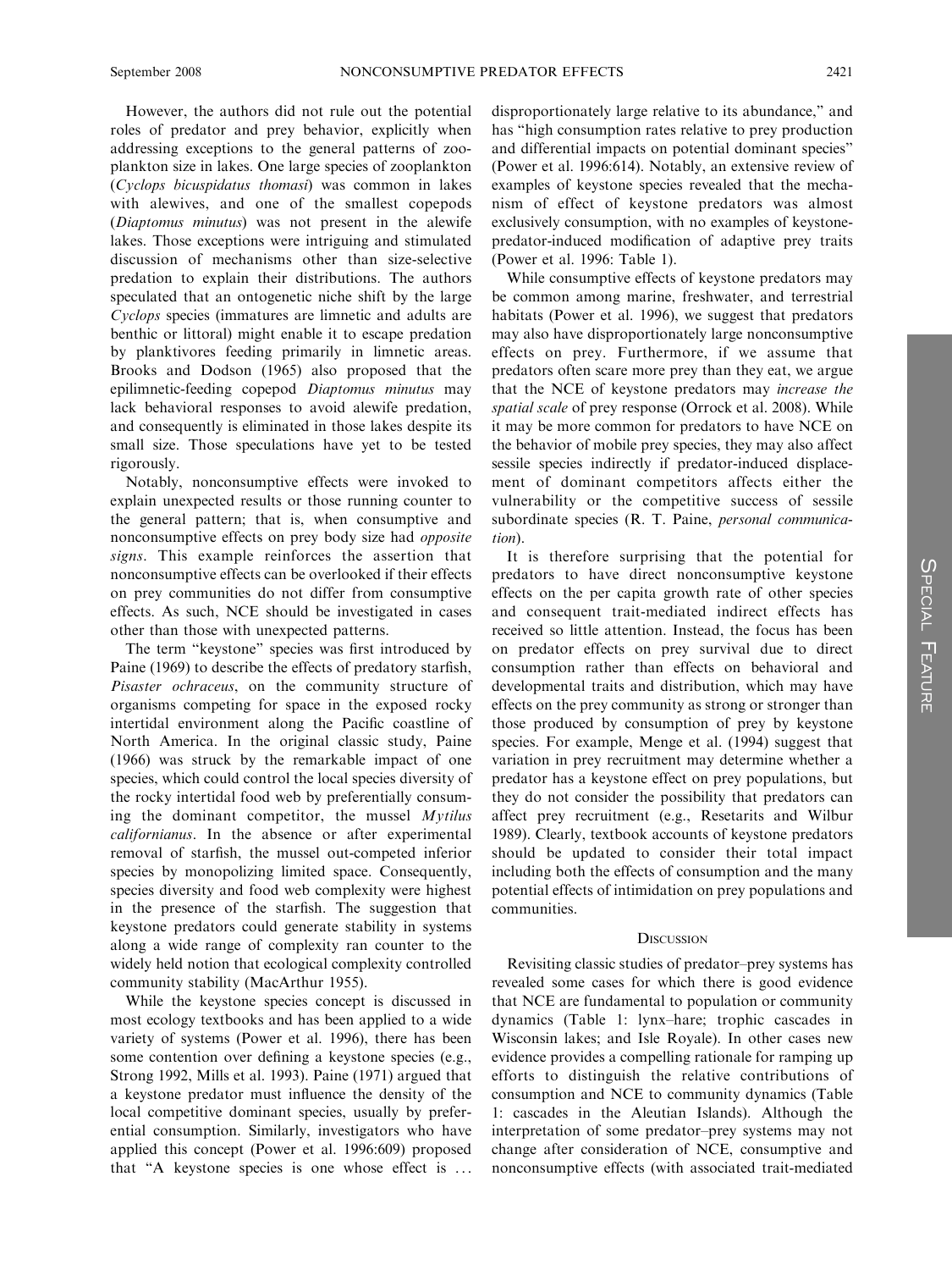| Study system                                                                                                               | Key studies†                                                                                                                  | Response variables                                                           | Nonconsumptive effects                                                                                                                                                                                                                                                       |
|----------------------------------------------------------------------------------------------------------------------------|-------------------------------------------------------------------------------------------------------------------------------|------------------------------------------------------------------------------|------------------------------------------------------------------------------------------------------------------------------------------------------------------------------------------------------------------------------------------------------------------------------|
| Lynx-hare in boreal forests                                                                                                | Boonstra et al. $(1998a, b)$ ;<br>Krebs et al. $(2001)$                                                                       | predator and prey<br>population cycles                                       | predator-induced physiological stress<br>response: increases rate and magnitude<br>of prey decline; delayed density-<br>dependence: <i>decreases rate</i> of prey<br>recovery from low phase; NCE<br>qualitatively same direction as CE                                      |
| Communities in northern<br>Wisconsin lakes (piscivores-<br>planktivores-zooplankton-<br>phytoplankton)                     | Carpenter and Kitchell<br>$(1988)$ ; He and Kitchell<br>$(1990)$ ; Carpenter et al.<br>(2001)                                 | trophic cascade;<br>trait-mediated<br>indirect effects                       | predator-induced habitat shifts: reverses<br><i>the sign</i> of effects expected via<br>consumption; or <i>increases rate</i> of<br>effect in same direction as CE                                                                                                           |
| Wolves-moose on Isle Royale<br>(wolves-moose-balsam<br>$f_{1r}$                                                            | Post et al. (1999);<br>Wilmers et al. (2007)                                                                                  | population cycles;<br>trophic cascade;<br>trait-mediated<br>indirect effects | prey responses to predators depend on<br>climate: CE, under conditions of high<br>snowfall; NCE, under conditions of<br>low snowfall                                                                                                                                         |
| Marine communities in the<br>nearshore habitats of the<br>Aleutian Islands (killer whales-<br>sea otters-sea urchins-kelp) | Estes and Palmisano (1974);<br>Estes et al. (1998); Konar<br>and Estes (2003); J. A. Estes<br><i>(personal communication)</i> | trophic cascade;<br>trait-mediated<br>indirect effects                       | ruled out killer whale-induced declines<br>in sea otter performance; sea otter<br>performance improves via adaptive<br>shifts to inshore locations <i>(same sign)</i> ;<br>sea urchins respond to tests damaged<br>by sea otters (same sign, increases<br><i>magnitude</i> ) |

TABLE 1. Summary of nonconsumptive effects (NCE) in textbook examples of predator–prey interactions.

- Studies proposing or testing for nonconsumptive effects.

indirect effects) should be considered as alternative or complementary a priori hypotheses with the goal of expanding our approach beyond the traditional focus on consumption to explain predator–prey dynamics.

We use the conceptual framework of Power et al. (1996) to generalize about the potential for predators to have large nonconsumptive effects. We argue that the attributes of predators that are ''keystone consumers'' may be different than those that are ''keystone intimidators.'' While ''keystone consumers'' should have high consumption rates relative to prey production, ''keystone intimidators'' should have effects on prey traits disproportionate to predator abundance. We propose the following attributes as a set of hypotheses deserving rigorous testing. (1) Keystone intimidators should have the potential for exerting strong selection pressure via consumption, i.e., should be dangerous predators, because the frequency of attacks influences the evolution of prey defenses (Abrams 1990, Anholt and Werner 1995; S. D. Peacor, B. L. Peckarsky, G. C. Trussell, and J. R. Vonesh, unpublished manuscript). (2) Keystone intimidators should emit reliable cues that indicate potential danger (B. Luttbeg, L. M. Dill, B. L. Peckarsky, E. Preisser, and A. Sih, unpublished manuscript). (3) The benefit of a predator-induced prey trait (increased survival) is greater than the cost of producing the defensive trait; that is, the behavior or life history adjustment is adaptive (Abrams 1990; S. D. Peacor, B. L. Peckarsky, G. C. Trussell, and J. R. Vonesh, unpublished manuscript). (4) Keystone intimidators affect performance (traits) of species that are potentially competitive dominants or are otherwise strong interactors in communities and ecosystems (Paine 1980, Power et al. 1996).

The cumulative nonconsumptive effects that have now been documented in the lynx–hare system may also influence the population dynamics of other predator– prey systems (Abrams and Matsuda 1997). For example, a review focusing on mammalian prey found that early exposure to chronic stress can have residual effects on the development of a prey individual throughout its life (Apfelbach et al. 2005). Similarly, Beckerman et al. (2002) argue that cumulative life history responses to risk of predation may be an important mechanism explaining delayed density dependence in a much wider range of organisms. Thus, maternal effects acting through predation risk may be the principal mechanism underlying the lag phase crucial for delayed-density dependence in population cycles (Ginzburg and Colyvan 2004).

Better understanding of nonconsumptive effects may inform other classic paradigms in ecology. For example, NCE can modify competitive interactions, such that predation risk ultimately forms the basis for prey species coexistence or exclusion (Grand and Dill 1999). One system in which that paradigm has been tested is desert rodent communities, which have long been a model system for ecologists interested in understanding the influence of competition on community structure (Brown et al. 1979). Striking patterns in body size, locomotion, and habitat use by North American desert rodents are often cited as evidence for the effects of competition in reducing niche overlap (Price 1978, Brown et al. 1979, Kotler 1984, Kotler and Brown 1988). A competing hypothesis is that predation risk promotes the distinct habitat partitioning observed in desert rodents (Kotler 1984, Brown and Kotler 2004). While there is considerable contention about the relative importance of predation risk and foraging gain as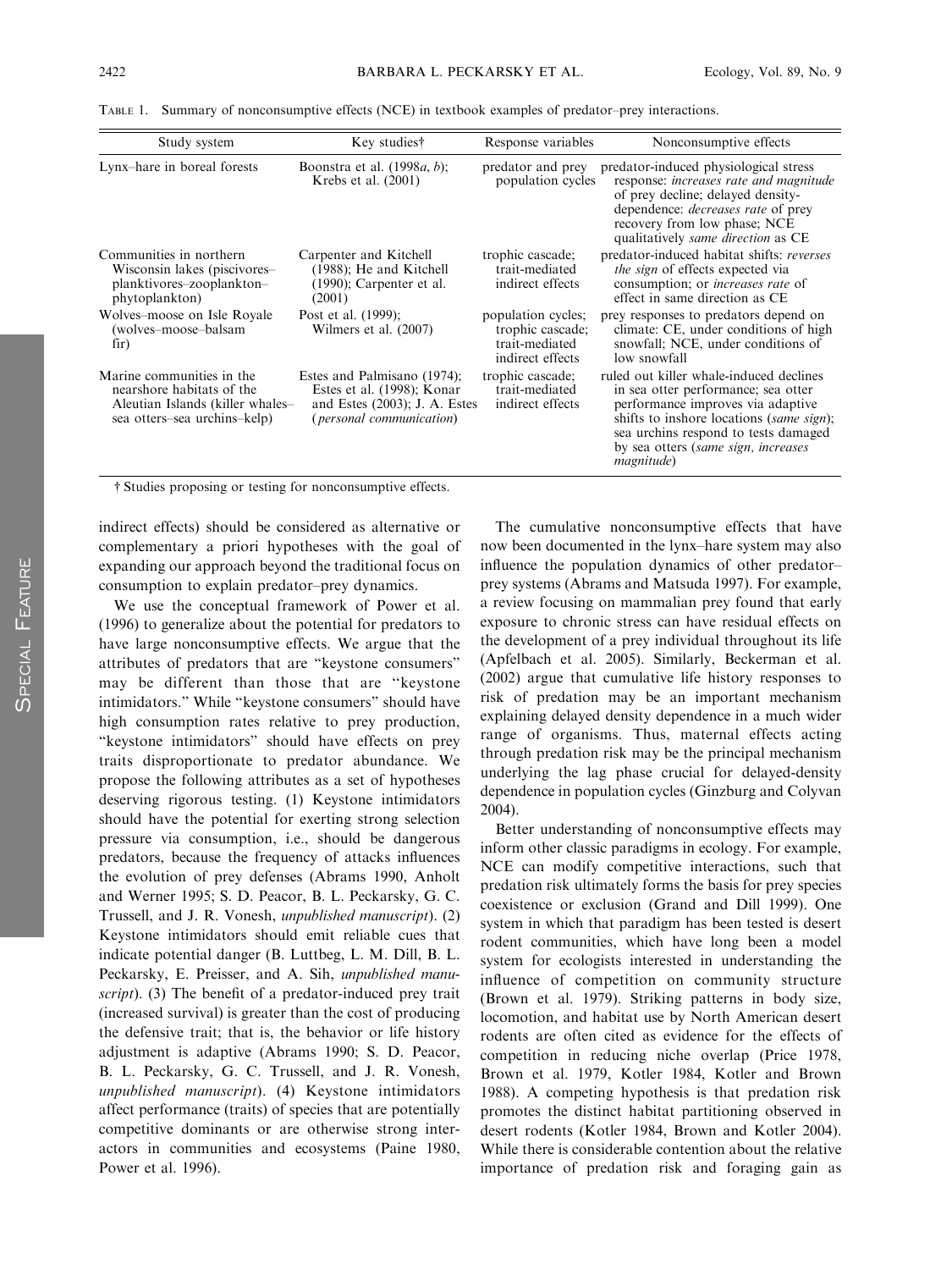potential bases for coexistence of competing species (Price 1986, Brown 1989, Longland and Price 1991), examining NCEs has provided insights regarding a niche axis along which desert rodent communities may be structured. Notably, NCEs have been a part of the desert rodent story from early on, although in this case, and other studies focusing on predator–prey dynamics, their relative importance is unresolved.

Noticeably absent from the elaboration of the textbook examples presented in this study is a quantitative comparison of the relative contribution of consumptive and nonconsumptive effects to the total effects of predators. While quantitative estimates partitioning those effects are rare for these case studies (but see He and Kitchell 1990), several approaches have been implemented to make progress toward that ultimate goal. First, recent meta-analyses suggest that in two-level food chains, the magnitude of nonconsumptive effects of predators on prey demographics approached that of consumptive effects (Preisser et al. 2005: Table 1). Second, a cost–benefit approach using prey fitness as a common currency predicts the circumstances under which the ratio of NCE to CE should be very high (S. D. Peacor, B. L. Peckarsky, G. C. Trussell, and J. R. Vonesh, unpublished manuscript). Third, demographic analyses similar to those first described by Werner and Gilliam (1984) have estimated the relative contributions of CE and NCE using a common currency (prey population growth rates), concluding that NCE can range from negligible (effects of dragonflies on damselflies) to 90% (trout and stoneflies on mayflies) of the total effect of predators (McPeek and Peckarsky 1998). NCE can also be 16 times greater than CE in some zooplankton systems (Pangle et al. 2007). Fourth, experiments partitioning total effects of predators are rare (Peacor and Werner 2001, Trussell et al. 2006) because of the inherent difficulty of implementing treatments independently testing consumptive and nonconsumptive effects of predators. Furthermore, Abrams (2008) argues that nonlethal predator treatments typically used in experiments do not give an adequate measure of NCE; he makes a strong theoretical case for meeting the challenge of designing experiments to partition the mechanisms of total predator effects. Those four general approaches provide promise toward achieving the goal of quantifying the relative magnitude of consumptive and nonconsumptive effects of predators, and serve as guidelines for future research to incorporate into textbooks.

Also missing from the textbook examples described here are the quantitative tools needed for ecologists to incorporate NCE into predator–prey models. Future ecology textbooks should provide a discussion of predator–prey models that demonstrate the implications of including NCE on total effects of predators. As an example, Preisser and Bolnick (2008) have modified the classical Lotka-Volterra framework to include NCE. A variety of previous works have shown that adaptive behavioral responses to predators can have major effects on population and community dynamics. Models have shown that adaptive defense by prey is very often stabilizing, because increased predator abundance reduces effective prey availability, which tends to return predator numbers to their original level (Abrams 1984, Ives and Dobson 1987). In graphical analyses of predator–prey models, this type of prey defense implies that the predator isocline is no longer vertical, instead having a positive slope. This type of self-limitation also has major implications for top-down and bottom-up effects in food chains (Abrams and Vos 2003). In particular, the Oksanen et al. (1981) theory that productivity gradients change the abundances of trophic levels in a step-wise fashion is no longer valid. Adaptive prey defense has also been shown to increase the likelihood that the abundance of a predator population will actually increase when harvesting of that population is increased (Abrams and Matsuda 2005). Finally, most nonconsumptive effects have the potential to lead to trait-mediated indirect effects, which can have even more profound effects on the population dynamics of food chains (Abrams 1995).

We argue that incorporating behavior and other predator-induced trait changes into models and empirical studies of predator–prey interactions is not unwieldy, and provides a better context for evaluating the role of consumptive effects of predators on prey population and community dynamics. Our reevaluation of textbook examples has reinforced the perspective that understanding both consumptive and nonconsumptive effects of predators and their indirect consequences on other components of communities and ecosystems yields a richer view of those classic studies.

In summary, models of predator effects on prey populations and communities should incorporate nonconsumptive effects (e.g., Abrams 1990), and experimental tests of predator effects should compare NCE to CE to fully understand the effects of predators (Abrams 2008). Often nonconsumptive effects are not tested unless some counter-intuitive pattern is detected that can not be explained by consumption. The potential for missing NCE that do not change the sign of prey responses underscores the importance of incorporating such tests as a rule, rather than an afterthought to explain exceptions. Notably, NCE having the same sign as consumptive effects may nonetheless change the rate or magnitude of prey responses to predators (Table 1), or alter the spatial dynamics of predator–prey interactions (Orrock et al. 2008). Nonconsumptive effects may also easily be misinterpreted as bottom-up effects, which can lead to misdirected management and conservation actions. Distinguishing the mechanisms of predator effects thereby enables us to draw more robust conclusions about the direct and indirect effects of predators in natural systems.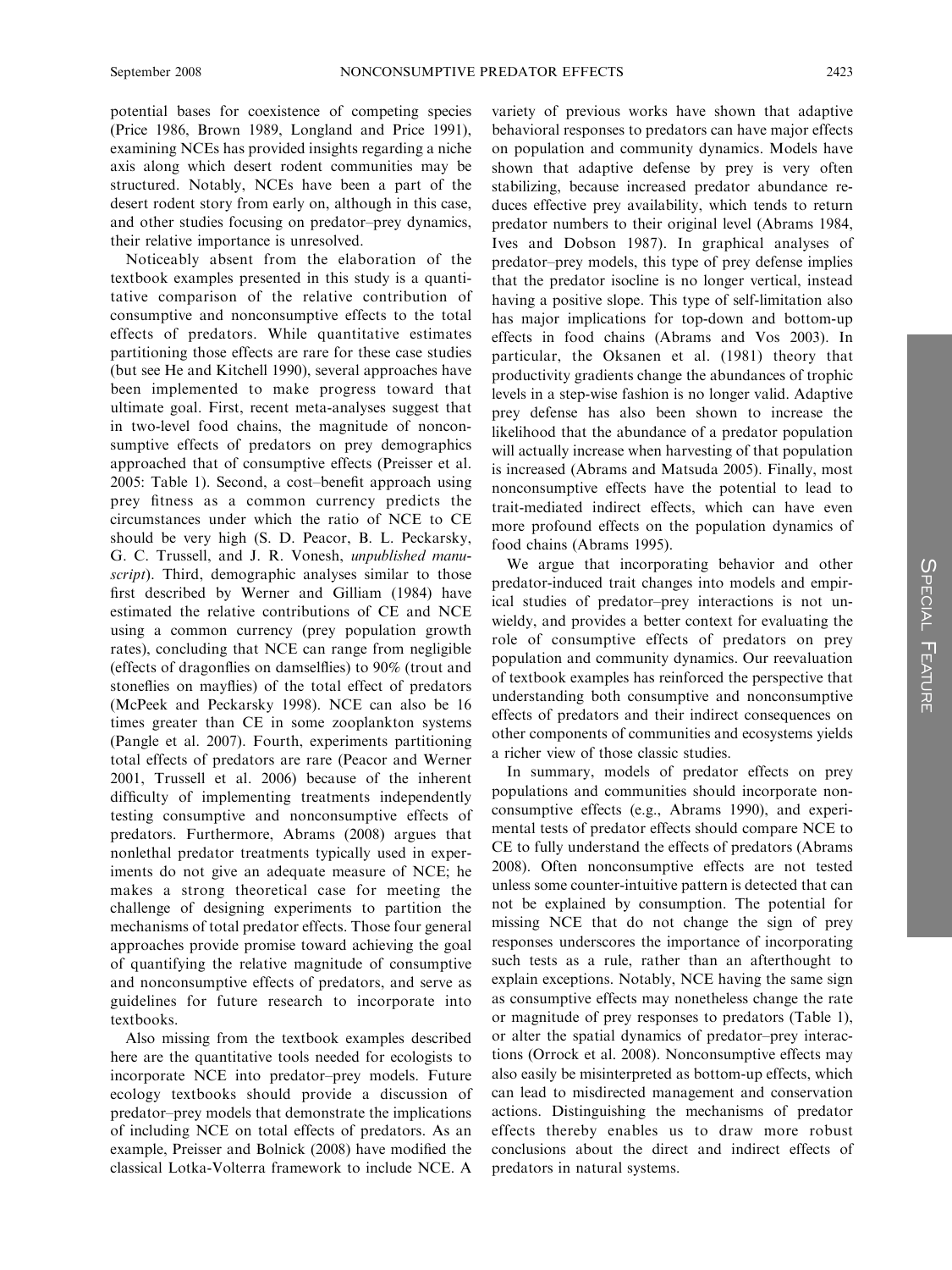#### **ACKNOWLEDGMENTS**

This manuscript was improved by constructive comments from Rudy Boonstra, Steve Carpenter, Stan Dodson, Jim Estes, Jim Kitchell, Burt Kotler, Bob Paine, Jalena Pantel, Eric Post, David Post, Mary Price, Jane Watson, and two anonymous reviewers. This work was conducted as part of the ''Does Fear Matter?'' Working Group supported by the National Center for Ecological Analysis and Synthesis, a Center funded by NSF (Grant No. DEB-0072909), the University of California, and the Santa Barbara Campus. The co-authors of this paper are listed alphabetically.

#### LITERATURE CITED

- Abrams, P. A. 1984. Foraging time optimization and interactions in food webs. American Naturalist 124:80–96.
- Abrams, P. A. 1990. The effects of adaptive behavior on the type-2 functional response. Ecology 71:877–995.
- Abrams, P. A. 1995. Implications of dynamically variable traits for identifying, classifying, and measuring direct and indirect effects in ecological communities. American Naturalist 146: 112–134.
- Abrams, P. A. 2004. Trait-initiated indirect effects in simple food webs: consequences of changes in consumption-related traits. Ecology 85:1029–1038.
- Abrams, P. A. 2007. Defining and measuring the impact of dynamic traits on interspecific interactions. Ecology 88:2555– 2562.
- Abrams, P. A. 2008. Measuring the impact of dynamic antipredator traits on predator–prey–resource interactions. Ecology 89:1640–1649.
- Abrams, P. A., and H. Matsuda. 1997. Prey adaptation as a cause of predator–prey cycles. Evolution 51:1742–1750.
- Abrams, P. A., and H. Matsuda. 2005. The effect of adaptive change in the prey on the dynamics of an exploited predator population. Canadian Journal of Fisheries and Aquatic Science 62:758–766.
- Abrams, P. A., and M. Vos. 2003. Adaptation, density dependence, and the abundances of trophic levels. Evolutionary Ecology Research 5:1113–1132.
- Anholt, B. R., and E. E. Werner. 1995. Interaction between food availability and predation mortality mediated by adaptive behavior. Ecology 76:2230–2234.
- Apfelbach, R., C. Blanchard, R. Blanchard, R. Hayes, and I. McGregor. 2005. The effects of predator odors in mammalian prey species: a review of field and laboratory studies. Neuroscience and Biobehavioral Reviews 29:1123–1144.
- Beckerman, A., T. Benton, E. Ranta, V. Kaitala, and P. Lundberg. 2002. Population dynamic consequences of delayed life-history effects. Trends in Ecology and Evolution 17:263–269.
- Boonstra, R., D. Hik, G. Singleton, and A. Tinnikov. 1998a. The impact of predator-induced stress on the snowshoe hare cycle. Ecological Monographs 68:371–394.
- Boonstra, R., C. J. Krebs, and N. C. Stenseth. 1998b. Population cycles in mammals: the problem of explaining the low phase. Ecology 79:1479–1488.
- Brandner, T. A., R. O. Peterson, and K. L. Risenhoover. 1990. Balsam fir on Isle Royale: effects of moose herbivory and population density. Ecology 71:155–164.
- Brooks, J. L., and S. I. Dodson. 1965. Predation, body size, and composition of plankton. Science 150:28–35.
- Brown, J. H., O. J. Reichman, and D. W. Davidson. 1979. Granivory in desert ecosystems. Annual Review of Ecology and Systematics 10:201–227.
- Brown, J. S. 1989. Desert rodent community structure: a test of four mechanisms of coexistence. Ecological Monographs 59: 1–20.
- Brown, J. S., and B. P. Kotler. 2004. Hazardous duty pay and the foraging cost of predation. Ecology Letters 7:999–1014.
- Carpenter, S. R., J. J. Cole, J. R. Hodgson, J. F. Kitchell, M. L. Pace, D. Bade, K. L. Cottingham, T. E. Essington, J. N. Houser, and D. E. Schindler. 2001. Trophic cascades, nutrients, and lake productivity: whole-lake experiments. Ecological Monographs 71:163–186.
- Carpenter, S. R., and J. F. Kitchell. 1988. Consumer control of lake productivity. BioScience 38:764–769.
- Carpenter, S. R., J. F. Kitchell, J. R. Hodgson, P. A. Cochran, J. J. Elser, M. M. Elser, D. M. Lodge, D. Kretchmer, X. He, and C. N. Vonende. 1987. Regulation of lake primary productivity by food web structure. Ecology 68:1863–1876.
- Cary, J., and L. Keith. 1979. Reproduction change in the 10 year cycle of snowshoe hares. Canadian Journal of Zoology 57:375–390.
- Edwards, J. 1993. Diet shifts in moose due to predator avoidance. Oecologia 60:185–189.
- Elton, C. S., and M. Nicholson. 1942. The ten year cycle in numbers of the lynx in Canada. Journal of Animal Ecology  $11:215-244$
- Estes, J. A., E. M. Danner, D. F. Doak, B. Konar, A. M. Springer, P. D. Steinberg, M. T. Tinker, and T. M. Williams. 2004. Complex trophic interactions in kelp forest ecosystems. Bulletin of Marine Science 74:621–838.
- Estes, J. A., and J. F. Palmisano. 1974. Sea otters: their role in structuring nearshore communities. Science 185:1058–1060.
- Estes, J. A., M. T. Tinker, T. M. Williams, and D. F. Doak. 1998. Killer whale predation on sea otters linking oceanic and nearshore ecosystems. Science 282:473–476.
- Ginzburg, L., and M. Colyvan. 2004. Ecological orbits: how planets move and populations grow. Oxford University Press, New York, New York, USA.
- Grand, T. C., and L. M. Dill. 1999. Predation risk, unequal competitors and the ideal free distribution. Evolutionary Ecology Research 1:389–409.
- He, X., and J. F. Kitchell. 1990. Direct and indirect effects of predation on a fish community: a whole-lake experiment. Transactions of the American Fisheries Society 119:825–835.
- Hik, D. S. 1995. Does risk of predation influence population dynamics? Evidence from a decline of snowshoe hares. Wildlife Research 22:115–129.
- Hodges, K. E., R. Boonstra, and C. J. Krebs. 2006. Overwinter mass loss of snowshoe hares in Yukon: starvation, stress, adaptation or artifact? Journal of Animal Ecology 75:1–13.
- Ives, A. R., and A. P. Dobson. 1987. Antipredator behaviour and the population dynamics of simple predator–prey systems. American Naturalist 130:431–447.
- Keith, L. 1990. Dynamics of snowshoe hare populations. Current Mammalogy 2:119–195.
- Konar, B., and J. A. Estes. 2003. The stability of boundary regions between kelp beds and deforested areas. Ecology 84: 174–185.
- Kotler, B. P. 1984. Risk of predation and the structure of desert rodent communities. Ecology 65:689–701.
- Kotler, B. P., and J. S. Brown. 1988. Environmental heterogeneity and the coexistence of desert rodents. Annual Review of Ecology and Systematics 19:281–307.
- Krebs, C., R. Boonstra, S. Boutin, and A. Sinclair. 2001. What drives the 10-year cycle of snowshoe hares? BioScience 51:25– 35.
- Krebs, C., S. Boutin, R. Boonstra, A. Sinclair, J. Smith, M. Dale, K. Martin, and R. Turkington. 1995. Impact of food and predation on the snowshoe hare cycle. Science 269:1112– 1115.
- Laidre, K. L., J. A. Estes, M. T. Tinker, J. Bodkin, D. Monson, and K. Schneider. 2006. Patterns of growth and body condition in sea otters from the Aleutian archipelago before and after the recent population decline. Journal of Animal Ecology 75:978–989.
- Lima, S. 1998. Non-lethal effects in the ecology of predator– prey interactions. BioScience 48:25–34.